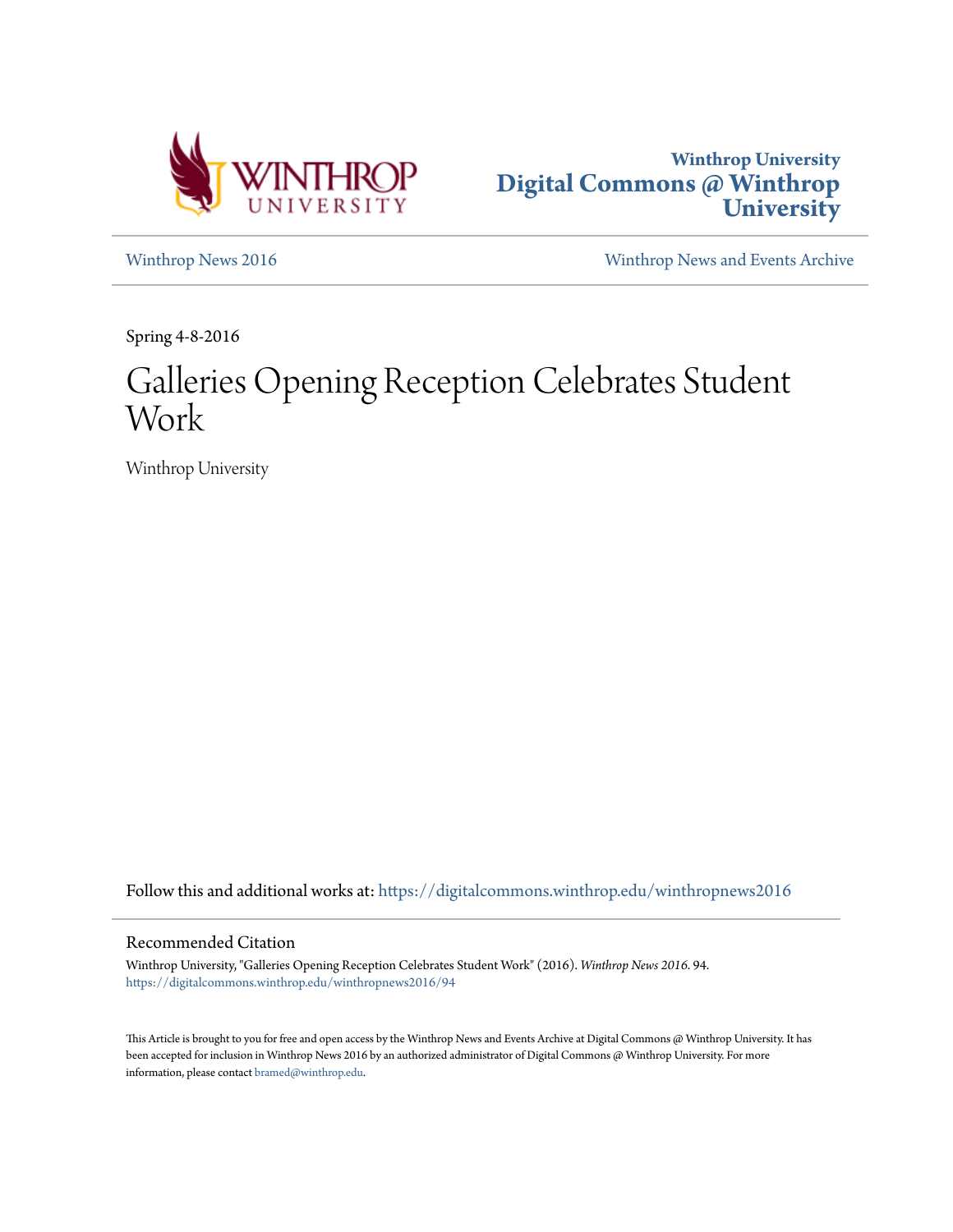EMAIL WINGSPAN BLACKBOARD MAP SITE O PEOPLE



# **ABOUT ADMISSIONS & AID ACADEMICS STUDENT**

**AFFAIRS ATHLETICS GIVING**

■ 80 ●

**C** SHARE

All News

Archives

RSS News Feeds

Winthrop in the News

# 04/08/2016 **Galleries Opening Reception Celebrates Student Work**

## **Quick Facts**

The opening reception will be from 6:30-8 p.m. in all three galleries.

**The exhibits are the Fine Arts Senior Exhibition,** the M.F.A. Thesis Exhibition and the 28th Annual Juried Exhibition.



ROCK HILL, SOUTH CAROLINA — Friday, April 15, will be a special day for the Winthrop University Galleries: it's the opening reception for three exhibits highlighting student work.

The reception, which will be from 6:30-8 p.m. in the Rutledge, Elizabeth Dunlap Patrick and Lewandowski Galleries, as well as the Rutledge Building first floor hallways, will celebrate the 28th Annual Undergraduate Juried Exhibition, the M.F.A. Thesis Exhibition and the Department of Fine Arts Senior Exhibition. Master of Fine Arts candidate and exhibiting artist **Vivianne Lee Carey** will perform at the reception at 6:45 p.m., followed by the Juried Exhibition's award ceremony at 7 p.m.

It is a free and open to the public.

However, you don't have to wait until then to see these unique and inspiring pieces.

### **\*April 5-18**

#### **2016 Fine Arts Senior Exhibition**

Lewandowski Student Gallery, McLaurin Hall/first floor hallways, Rutledge Building This exhibition represents a key component in capstone courses for students earning their Bachelor of Fine Arts and Bachelor of Arts degrees. Throughout the semester, students develop professional websites and work together on a group exhibition that illustrates their conceptual and artistic growth. That website, www.winthropseniorexhibition.com, will be launched on April 15.

### **\*April 11-May 6**

**M.F.A Thesis Exhibition – "Fault Lines": Vivianne Lee Carey, Lee Ann Harrison, Tom Seay** Elizabeth Dunlap Patrick Gallery, Rutledge Building